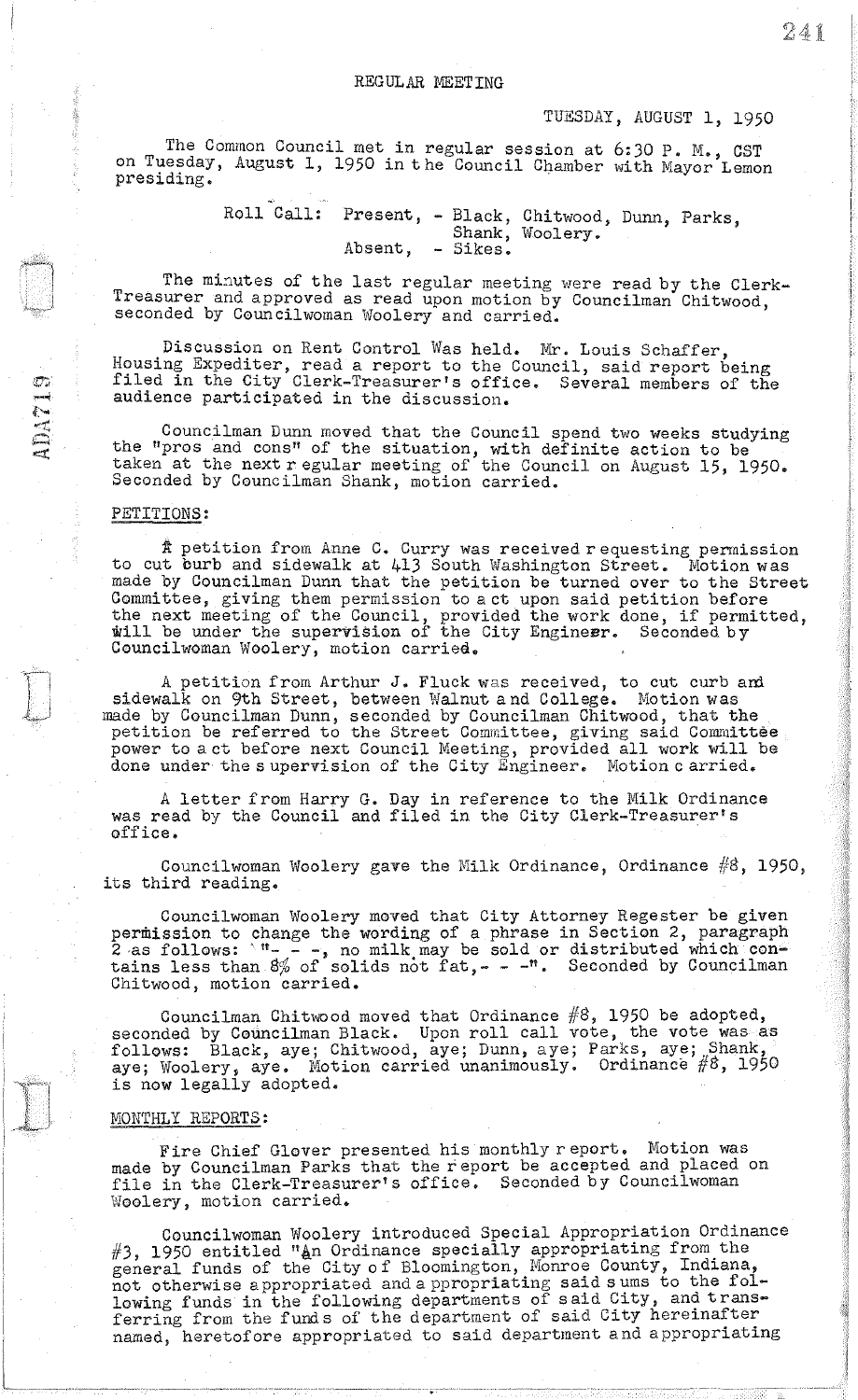said sums to the following funds of said department of said City, to meet the extraordinary emergency found to exist for the various purposes more specifically set out in said Ordinance."

Councilwoman Woolery moved that a Resolution be adopted resolving that this Ordinance be consideredon the date of September 5, 1950, and notice thereof be made according to law. Seconded by Councilman Black, motion carried. Upon roll call vote, the vote was unanimous in favor of the motion and Resolution #6, 1950, is hereby adopted.

Councilman Black moved that Claims Nos. 2157 to 2268, inclusive, be allowed and warrants ordered issued in the amount of \$43,451.78. Seconded by Councilwoman Woolery, motion carried.

Upon motion made, seconded and duly carried, the meeting adjourned.

 $\leftarrow$   $\leftarrow$   $\leftarrow$   $\leftarrow$  $LR$ ,  $f_{\varphi}$ \_\_ MUT TESION OF WAGE

 $\frac{243}{242}$ 

r

ATTEST: (D fl •1 :t·· L ALLOI.<br>Carl <u>O. Stewart</u><br>City Clerk-Treasurer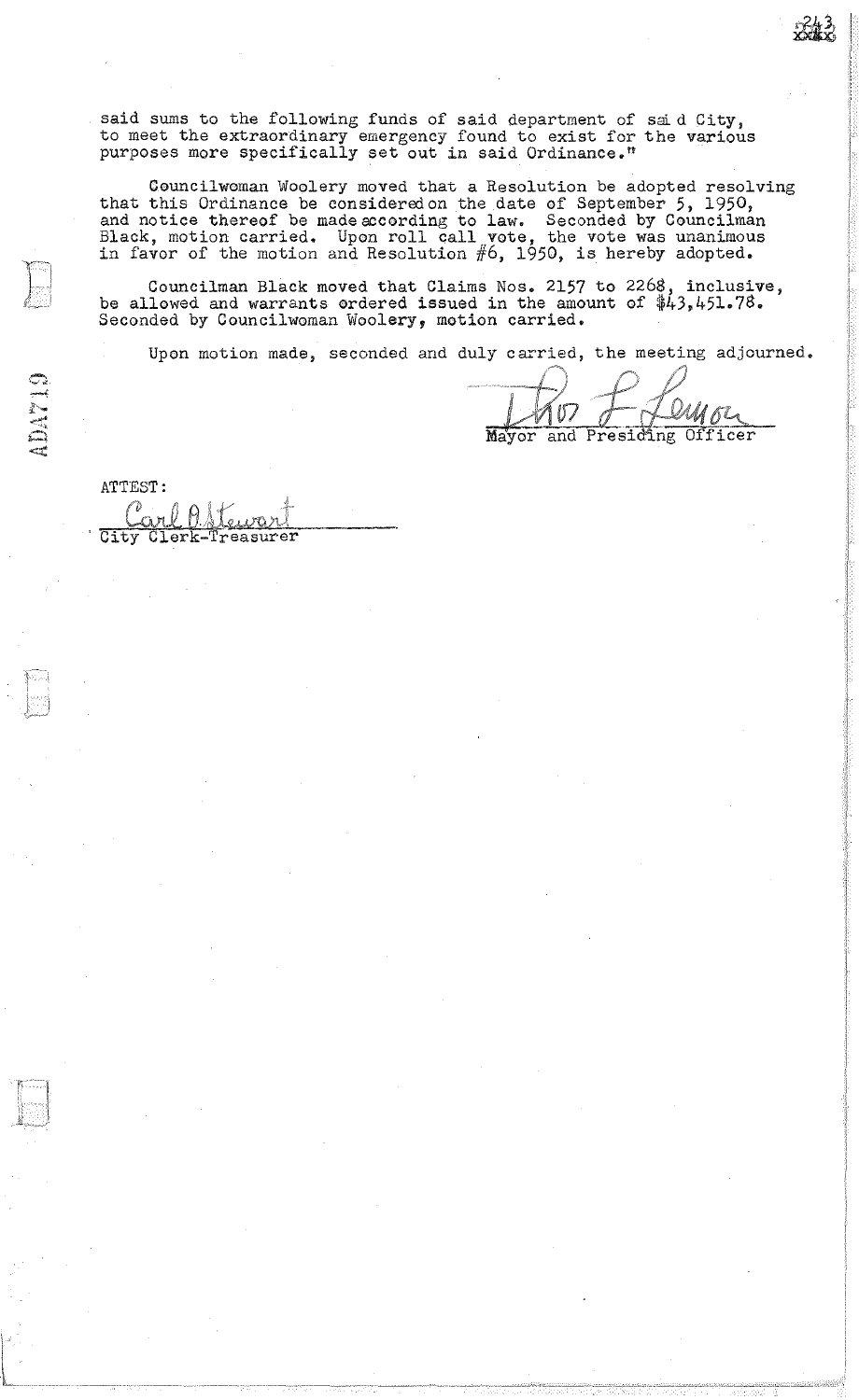## ORDINANCE OF THE CITY OF BLOOMINGTON. COUNTY OF MONROE, STATE OF INDIANA, No.  $8, 1950.$

 $\alpha$ XXXX

An Ordinance to Regulate the Production, Transportation, Processing, Handling, Sampling, Examination, Grading, Labeling, Regrading, and Sale of Milk and Milk Products; the Inspection of Dairy Herds, Dairies, and Milk Plants;<br>the Issuing and Revocation of Permits to Milk Producers<br>and Distributors; Permit Fees; Appointment of Inspect-<br>ors and Sanitary Police; the Placarding of Restaurants and other Establishments Serving Milk or Milk Products and Repealing all Ordinances of Parts of Ordinances in Conflict Herewith, and Fixing Penalties.

BE IT ORDAINED BY THE COMMON COUNCIL OF THE CITY OF BLOOMINGTON? INDIANA:

dhi i

Section 1. The City Board of Health of the City of Bloomington, Indiana, hereinafter, in this Ordinance, referred to as Board of Health, shall have the supervision over the production, transportation, processing, handling, sampling, examination, grading, regrading, hoelies, and sale of all milk and milk products sold for ultimate consumption within the City of Bloomington, Indiana, or within its police jurisdiction; the inspection of dairy herds, dairies, and milk plants; the issuing and revocation of permits<br>to milk producers and distributors and the placarding of restaurants and other establishments serving milk or milk products.

Section 2. Grade A. Milk Ordinance. The Board of Health, in the performance of its duties under Section 1 of this Ordinance. shall adopt as the standards to be followed the provisions in para-<br>graph HDP4G entitled "Certified Milk Identity" abd oaragraph HDP4H<br>entitled "Grade A. Milk and Milk Products", of a regulation of the Indiana State Board of Health passed on September 13, 1945, entitled "Regulations Relating to Dairy Products, Including Definitions and<br>Standards of Identity". For the purpose of interpreting the afore-<br>said requirements, the unabridged form of Public Realth Bulletin<br>No. 220 entitled "The 1 Recommended by the United States Public Health Service", shall be Two certified copies of said Public Health bulleting No. 220 shall be placed on file in the Office of the City Clerk-Tressurer of the City of Bloomington, Indiana, for public inspection.

As used in this Ordinance, and notwithstanding the definition thereof elsewhere contained in the regulations as set out in the paragraph above of this Sections, which said regulations were, by<br>reference, incorporated in this Ordinance, no milk may be sold<br>or distributed which contains less than 8% of solids not fat, and not less than 4% of milk fats provided, however, that a tolerance of one-tenth of one percent shall be allowed for regular fluid milk and two-yenths of one percent for homogenized fluid mild as deter-<br>mined by any standard method of testing the butterfat content of  $mlk.$ 

Section 3. The Sale of Adulterated, Misbranded or Ungraded Section J. The Sale of Additerated, Misoranded or Ongraded<br>Milk, or Milk Products, Prohibited. No person, firm or corpor-<br>ation shall, within the City of Bloomington, Indiana, or within<br>its police jurisdiction, produce, se in possession any adulterated, misbranded, or ungraded milk or milk product.

Section 4. Permits. It shall be unlawful for any person. firm or corporation to bring into, or receive into, the City of<br>Bllomington, Indiana, or its police jurisdiction, for sale, or to<br>sell, or offer for sale therein, or to have in storage where milk, or milk products, are sold or served, any milk or milk products as defined in this Ordinance which does not possess a permit from the Board of Health and only a person, firm or corporation which complies with the requirements of this Ordinance shall be entitled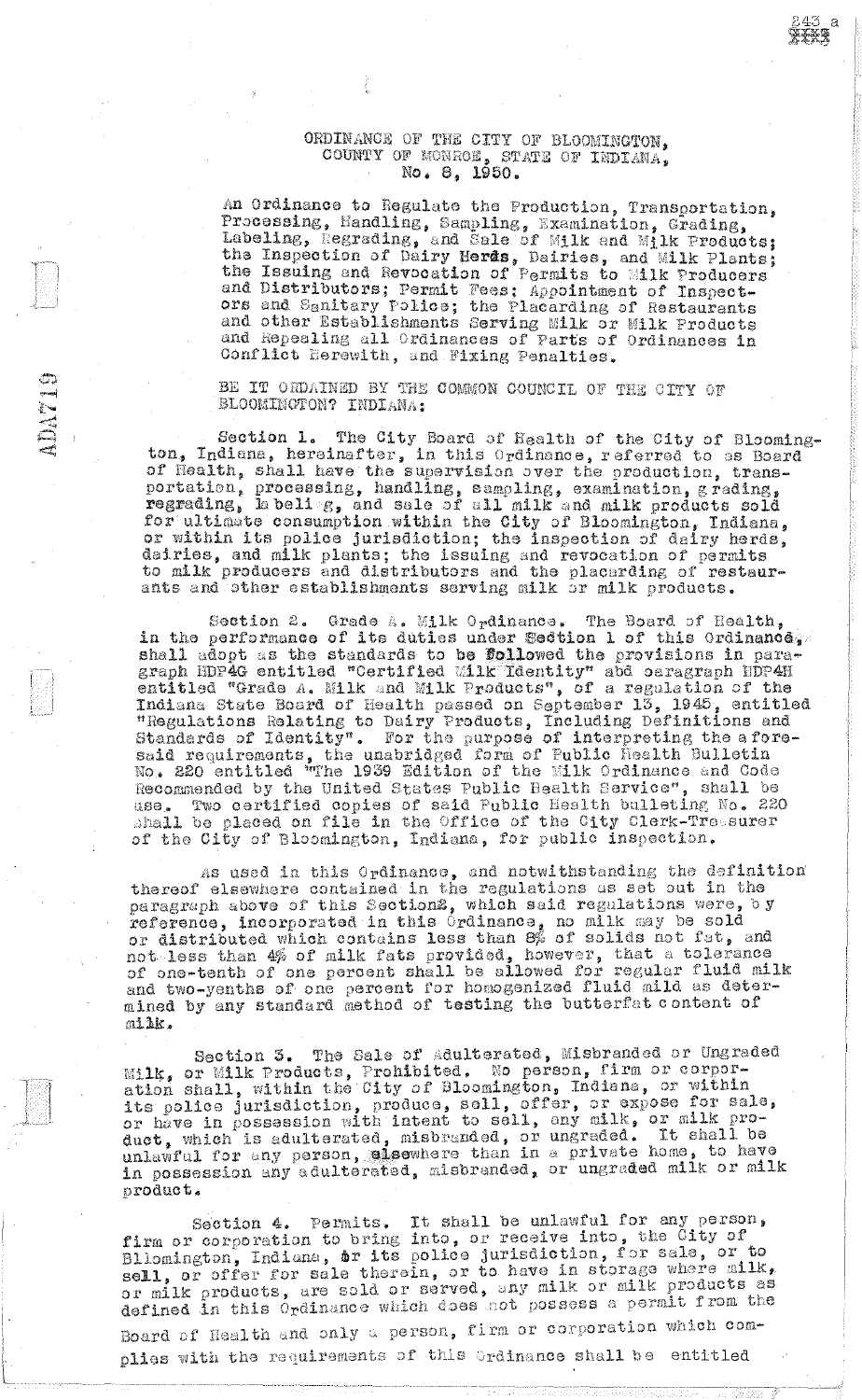to receive and retain such a permit.

Alla 119

Such a permit may be suspended by the Board of Health after<br>an opportunity for a hearing by the Board of Health, upon the violation by the holder of any such permit of any of the terms of this<br>Ordinance. Any person, firm or corporation shall have the right to take an appeal from any decision of the Board of Health to the Monroe Circuit Court, as in othercivil cases.

Section 5. Permit Fees. The permit fee for the sale or disposal of milk, or milk products, in the City of Bloomington, Indiana, shall be as follows:

(a) All milk, or milk products, processing plants located within the City of Bloomington, Indiana, or within its police jurisdiction, engaged in the processing and distribution of pasteurized fluid milk or milk products, shall pay a permit fee of two cents (2¢ ) per hundredweight on all milk, received for such purposes.

 $(b)$ All milk pasteurization plants located within the City of Bloomington, Indiana, or within its police jurisdiction, pur-<br>chasing sweet cream for resale as pasteurized cream shall pay a<br>permit fee of one-half cent ( $\frac{1}{2}\varphi$ ) per pound butterfat on all cream received for such purposes.

Fees referred to in (a) and(b) shall be paid on or be- $\{c\}$ fore the 15th day of the monthfor the previous month, the first<br>payment being due thirty (30) days after the effective date of<br>this Ordinance. The original weight sheets and other records shall be made available once each month to the Board of Health for determination of these fees. All plants operating under the provisions of (a) and (b) above shall purchase milk by weight and not by volume. Any dairy selling direct to any chiry or dairies which purchasing dairy or dairies pay the permit fee on the hundredweight on the milk, or milk products, processed and sold shall not be required to pay any fees provided for under the terms of this Ordinance.

(d) Any person, firm or corporation holding a permit which<br>is in force which has been issued by the board of health of any other municipality, or any other unit of government, operating under the standards required by this Ordinance shall be excmpt from paying permit fees required either under sub-sections (a) or (b)<br>of Saction 5 of this Ordinance provided, however, that every such<br>person, firm or corporation shall, in lieu of such permit fees from person, irm or corporation shall, in lieu or such permit ises imm<br>which they have been so exempted, pay a flat license fee of \$50.00<br>per year for each truck, or other vehicle, used in transporting<br>or delivering milk or oth the City of Bloomington, Indiana, evidencing the payment of such license, each such license to be issued to one definite vehicle only and such license shall not be transferable from one vehicle to another and the city Clark-Treasurer shall issue such license tags upon direction from the Board of Health and at the time each such license tag is issued the said city Clerk-Treasurer shall make and keep a proper record of the vehicle to which each such license tage is to be attached and if such vehicle to which such license tag is to be attached shall be a motor vehicle the said city Clerk-Treasurer shall record the model, year, make, serial and motor number of the same.

The permit fees or license fees paid under this Ordinance  $(e)$ by any person, firm or corporation shall be in lieu of any and all other permit fees or license fees to which any such person, firm or corporation would have been required to pay for the conduct of the business parmitted under this Ordinance had this Ordinance not been passed.